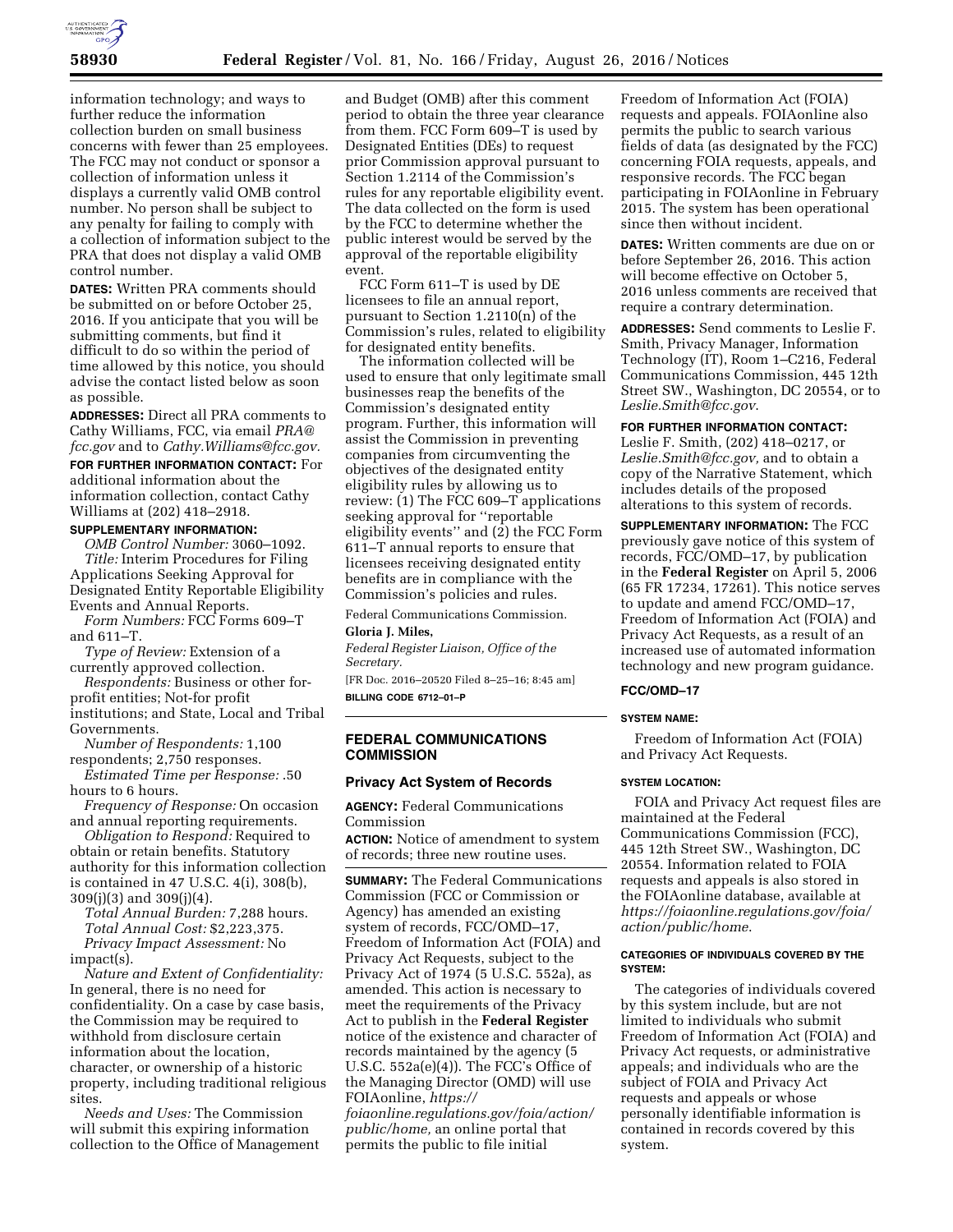#### **CATEGORIES OF RECORDS IN THE SYSTEM:**

These records contain information about individuals most commonly including name, home address, email address, telephone or cell phone numbers, and less frequently may include date of birth, social security number, and driver's license number.

# **AUTHORITY FOR MAINTENANCE OF THE SYSTEM:**

5 U.S.C. 552 and 5 U.S.C. 552a.

### **PURPOSE(S):**

The Commission's Performance Evaluation and Records Management staff (PERM) of the Office of Managing Director collects and maintains the information in this system through FOIAonline (*[https://](https://foiaonline.regulations.gov/foia/action/public/home)*

*[foiaonline.regulations.gov/foia/action/](https://foiaonline.regulations.gov/foia/action/public/home)  [public/home](https://foiaonline.regulations.gov/foia/action/public/home)*), an online portal for filing FOIA requests and appeals. PERM also maintains FOIA request files, including responses to FOIA requests and appeals, and correspondence with requesters. The records are required to permit the Commission to effectively, efficiently, and appropriately process and respond to FOIA and Privacy Act requests and administrative appeals. These records are also necessary for defending Commission action in litigation challenging FOIA and Privacy Act responses by the agency; for compiling mandatory reports and responses to inquiries from Congress, the Department of Justice (DOJ), the Office of Government Information Services (OGIS) of the National Archives and Records Administration (NARA), the Office of Management and Budget (OMB), the General Services Administration (GSA), and the Government Accountability Office (GAO). The records are also used to respond to congressional inquiries from both Congressional committees and from individual members of Congress inquiring on behalf of a constituent.

### **ROUTINE USES OF RECORDS MAINTAINED IN THE SYSTEM, INCLUDING CATEGORIES OF USERS AND THE PURPOSES OF SUCH USES:**

In addition to those disclosures generally permitted under 5 U.S.C. 552a(b) of the Privacy Act, all or a portion of the records or information contained in this system may be disclosed to authorized entities, as is determined to be relevant and necessary, outside the FCC as a routine use pursuant to 5 U.S.C. 552a(b)(3) as follows. In each of these cases, the FCC will determine whether disclosure of the records is compatible with the purpose(s) for which the records were collected:

1. Public Access—The FCC authorizes public access to FOIA requests and

appeals through FOIAonline (*[https://](https://foiaonline.regulations.gov/foia/action/public/home) [foiaonline.regulations.gov/foia/action/](https://foiaonline.regulations.gov/foia/action/public/home)  [public/home](https://foiaonline.regulations.gov/foia/action/public/home)*) to the names of FOIA requesters, dates related to the processing of the request, and a description of the records sought by the requester (excluding any personally identifiable information in the description of the records, such as telephone or cell phone numbers, home or email addresses, social security numbers), unless the requester asks for the redaction of any personally identifiable information (PII). This information may also be used to create a publicly available log of requests.

2. Determinations on Access—To assist the FCC in making an access determination, a record from the system may be shared with (a) the person or entity that originally submitted the record to the agency or is the subject of the record or information; or (b) another Federal entity.

3. Adjudication and Litigation—To the Department of Justice (DOJ), or other administrative body before which the FCC is authorized to appear, when: (a) The FCC or any component thereof; (b) any employee of the FCC in his or her official capacity; (c) any employee of the FCC in his or her individual capacity where DOJ or the FCC has agreed to represent the employee; or (d) the United States is a party to litigation or has an interest in such litigation, and the use of such records by DOJ or the FCC is deemed by the FCC to be relevant and necessary to the litigation.

4. Law Enforcement and Investigation—To disclose pertinent information to the appropriate Federal, State, or local agency responsible for investigating, prosecuting, enforcing, or implementing a statute, rule, regulation, or order, where the FCC becomes aware of an indication of a violation or potential violation of civil or criminal law or regulation.

5. Congressional Inquiries—To provide information to a congressional office from the record of an individual in response to an inquiry from that congressional office made at the request of that individual.

6. Government-wide Program Management and Oversight—To the National Archives and Records Administration (NARA) for use in its records management inspections; to the Government Accountability Office (GAO) for oversight purposes; to the Department of Justice (DOJ) to obtain that department's advice regarding disclosure obligations under the Freedom of Information Act (FOIA); or to the Office of Management and Budget (OMB) to obtain that office's advice

regarding obligations under the Privacy Act.

7. National Archives and Records Administration—To the National Archives and Records Administration, Office of Government Information Services (OGIS), to the extent necessary to fulfill its responsibilities in 5 U.S.C. 552(h), to review administrative agency policies, procedures, and compliance with the Freedom of Information Act (FOIA), and to facilitate OGIS' offering of mediation services to resolve disputes between persons making FOIA requests and administrative agencies.

8. Breach Notification—To appropriate agencies, entities, and persons when (a) the Commission suspects or has confirmed that the security or confidentiality of information in the system of records has been compromised; (b) the Commission has determined that as a result of the suspected or confirmed compromise there is a risk of harm to economic or property interests, identity theft or fraud, or harm to the security or integrity of this system or other systems or programs (whether maintained by the Commission or another agency or entity) that rely upon the compromised information; and (c) the disclosure made to such agencies, entities, and persons is reasonably necessary to assist in connection with the Commission's efforts to respond to the suspected or confirmed compromise and prevent, minimize, or remedy such harm; and

9. For Non-Federal Personnel—To disclose information to contractors performing or working on a contract for the Federal Government.

#### **DISCLOSURE TO CONSUMER REPORTING AGENCIES:**

None.

### **POLICIES AND PRACTICES FOR STORING, RETRIEVING, ACCESSING, RETAINING, AND DISPOSING OF RECORDS IN THE SYSTEM:**

#### **STORAGE:**

Information in this system includes both paper and electronic records. The paper records, documents, and files are maintained in file cabinets that are located in the OMD/PERM FOIA Public Liaison's office suite and the Office of General Counsel, and in the bureaus and offices of the FCC staff who provide the responses to FOIA/Privacy Act requests. The electronic records, files, and data are stored in FOIAonline and in the FCC's computer network.

#### **RETRIEVABILITY:**

Records in this system of records are most often retrieved by the control number for the request, but may be retrieved by an individual's name,